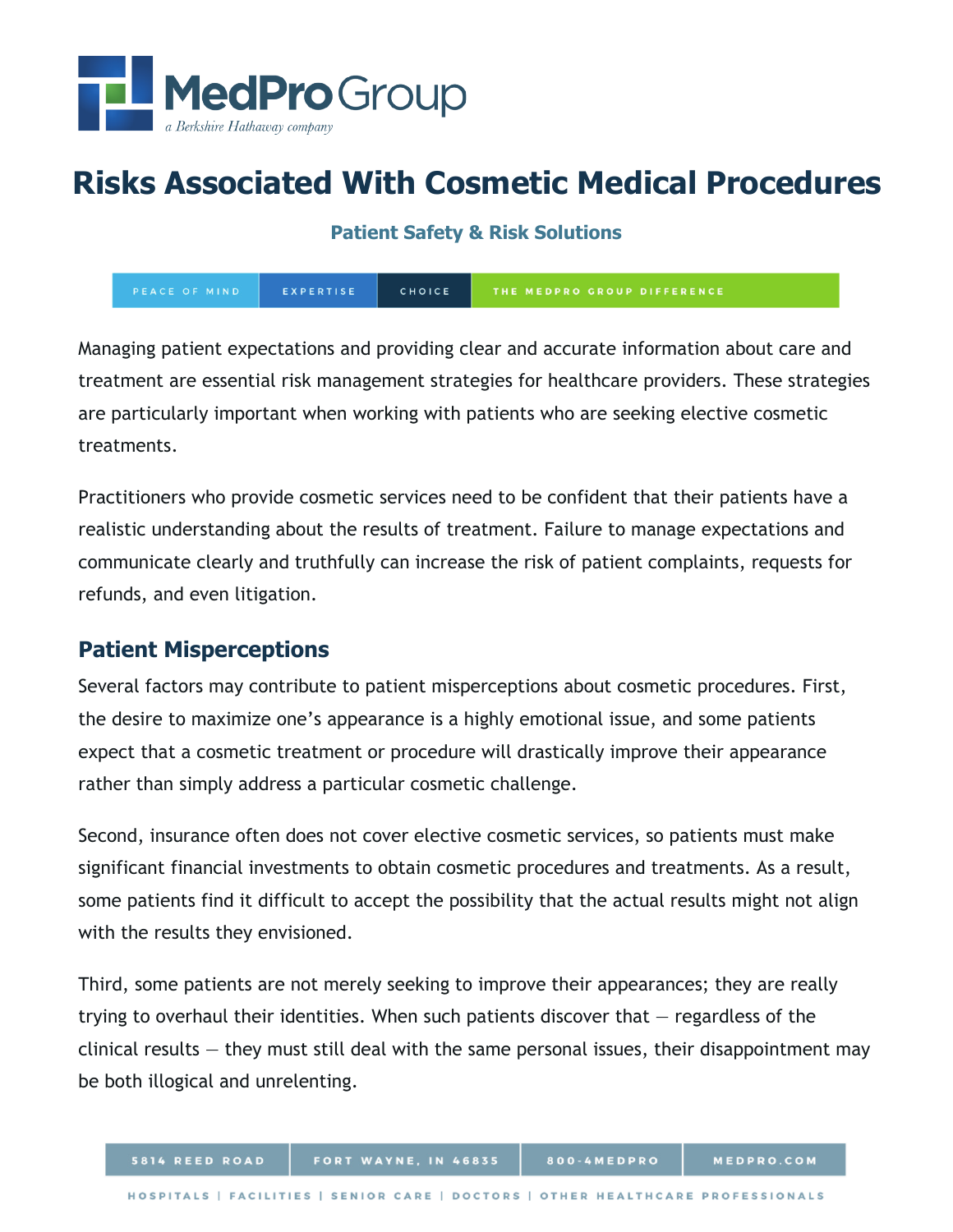Finally, providers and staff members need to be sensitive to the possibility that patients may recall promises and optimistic predictions rather than discussions about risks and limitations. Therefore, the importance of informed consent in the cosmetic environment cannot be overstated.

### **Promises Are Risky**

Healthcare providers who promote themselves as cosmetic specialists must be especially careful that their advertising and marketing strategies don't promise more than they can deliver. When in the market for "self-improvement," some prospective patients hear only what they want to hear. For this reason, advertising strategies often are designed to promise emotional rather than physical results.

Examples of slogans that perpetuate emotional promises include:

- "Get the body of your dreams by swimsuit season!"
- "A whole new smile  $-$  a whole new outlook on life!"
- "Get the appearance you've always wanted!"
- "Take off years with a simple, painless procedure!"

None of these slogans offer a specific physical result; rather, they promise idealized outcomes. This type of advertising may draw in potential clients, but it also may attract some people whose vision of change is impossible for even the most talented practitioner to help them achieve.

## **Advertising and Marketing Liability**

Healthcare providers who offer cosmetic services should carefully assess all prospective print and electronic advertising and marketing materials designed to sell their services. When reviewing these materials, both providers and staff members should ask the following questions:

- Will this advertisement attract patients who have realistic expectations?
- Will this advertisement require that we achieve an impossibly high standard of care?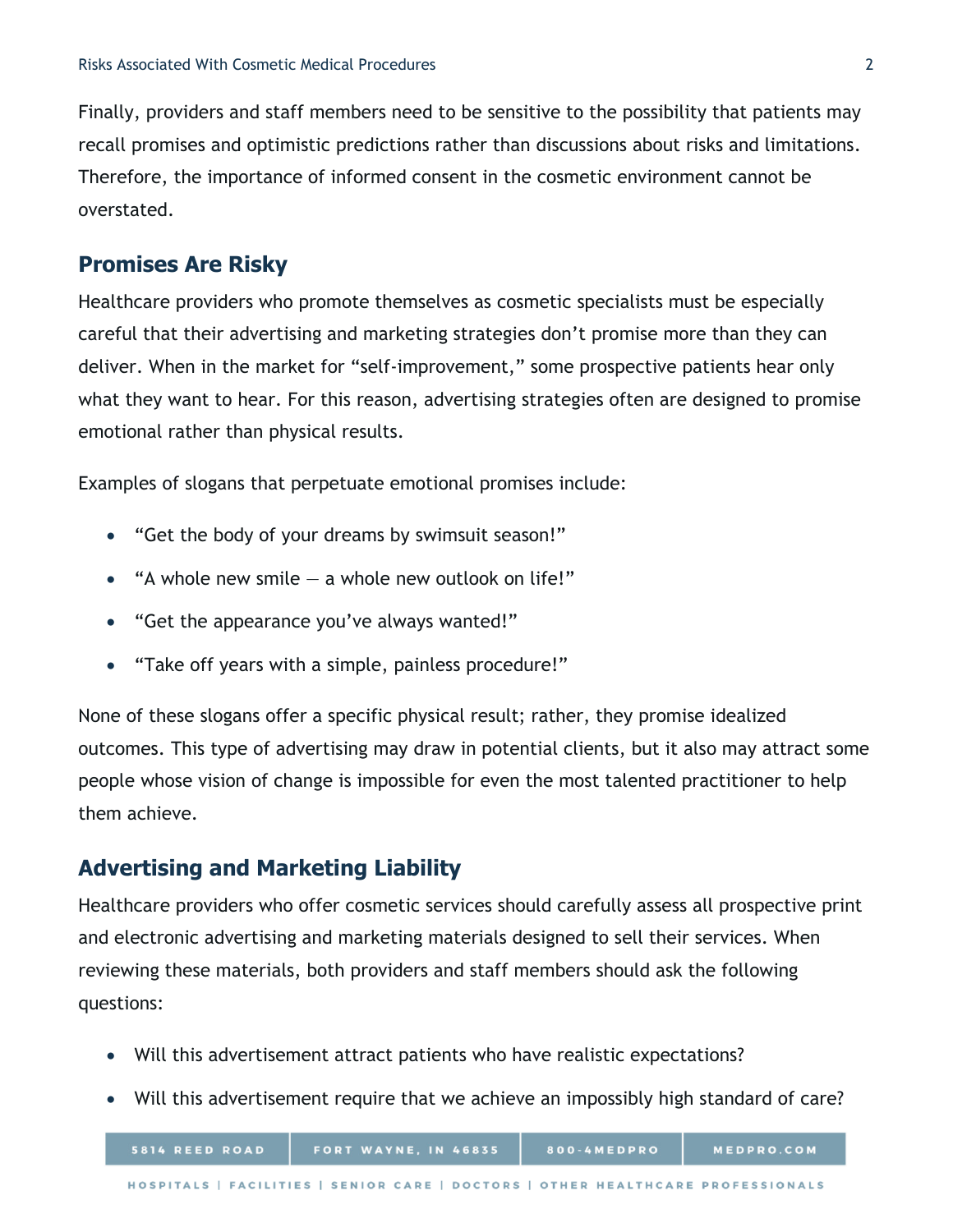- Does the language use superlatives, make promises that are unrealistic, or urge patients to judge the results by emotional standards rather than clinical standards? Does the language promise or imply absolute satisfaction?
- Do advertisements make critical statements about competitive approaches to the services being offered? Do these comments inadvertently hold the practitioner to a higher standard by comparison?

While advertising motivates a potential client to take action  $-$  for example, to buy a particular product or service — marketing strategies generally are designed to trigger initial interest and help individuals identify wants or needs. Marketing materials may also provide reassurance to a client that he/she has made a wise decision, thereby preventing the postdecision guilt known as "buyers' remorse."

Practitioners who provide cosmetic services should be careful to distinguish between marketing materials and educational materials. Educational materials should offer patients objective, clear information about the risks and benefits of proposed treatments.

Educational materials are an important component of informed consent. They help patients negotiate the sometimes difficult process of formulating their questions, and they give providers the opportunity to clarify and respond to patients' concerns. The risk of liability may increase if educational materials are written in terms that maximize the projected outcome of a cosmetic treatment and gloss over its risks.

Further, employees of healthcare practices that offer cosmetic services  $-$  in their eagerness to contribute to the success of the practice — might inadvertently mislead patients by referring to the practitioners' skills or past outcomes with glowing terms that could lead patients to expect the same perfect results, regardless of their individual circumstances. Thus, practice administration should clarify for all members of the team why particular marketing approaches are acceptable and why other tactics are unacceptable.